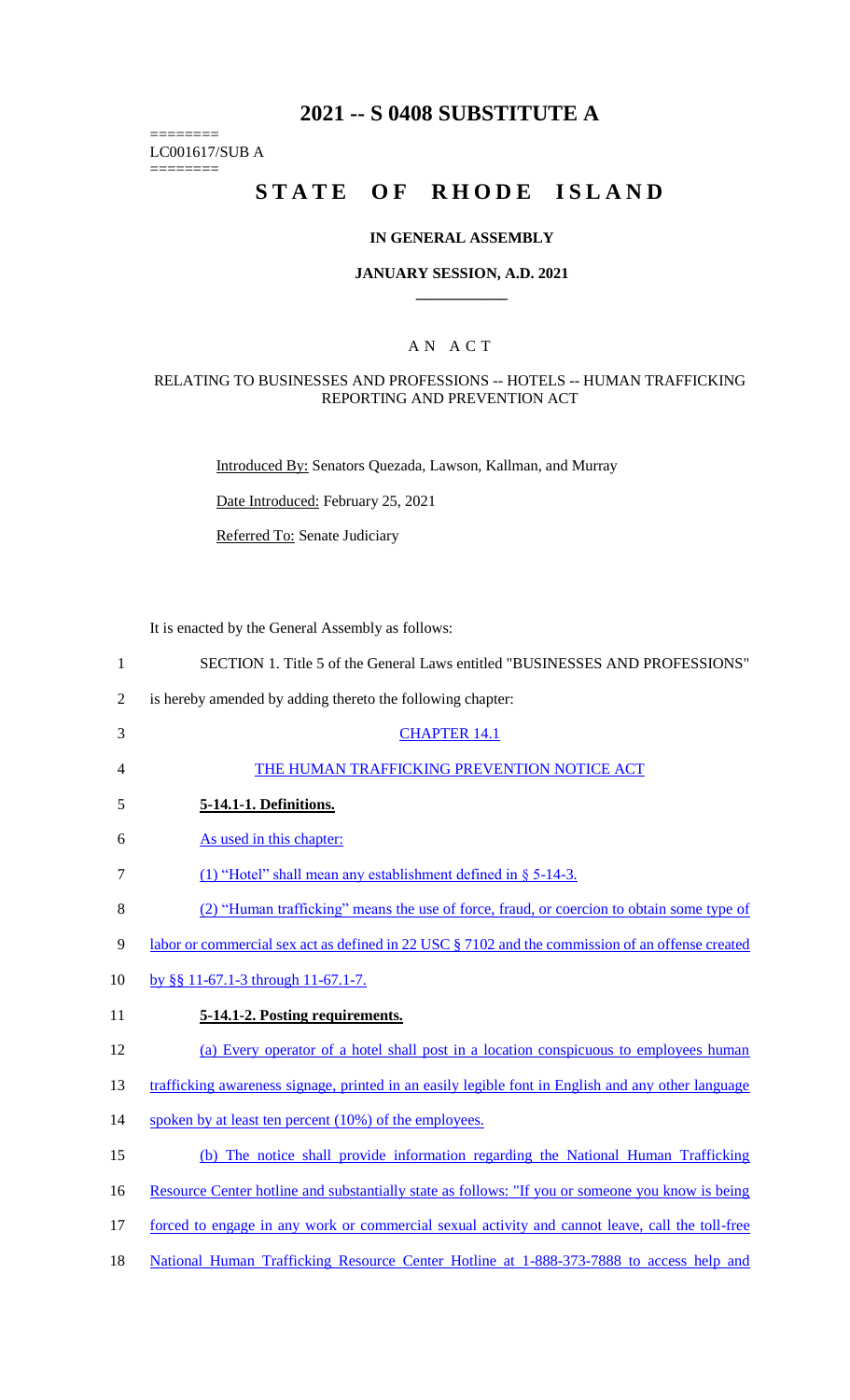- 1 services. The toll-free hotline is:
- 2 (1) Available twenty-four (24) hours a day, seven (7) days a week;
- 3 (2) Operated by a nonprofit, nongovernmental organization;
- 4 (3) Anonymous and confidential;
- 5 (4) Accessible in one hundred seventy (170) languages; and
- 6 (5) Able to provide help, referral to services, training, and general information."
- 7 SECTION 2. This act shall take effect on January 1, 2022.

======== LC001617/SUB A ========